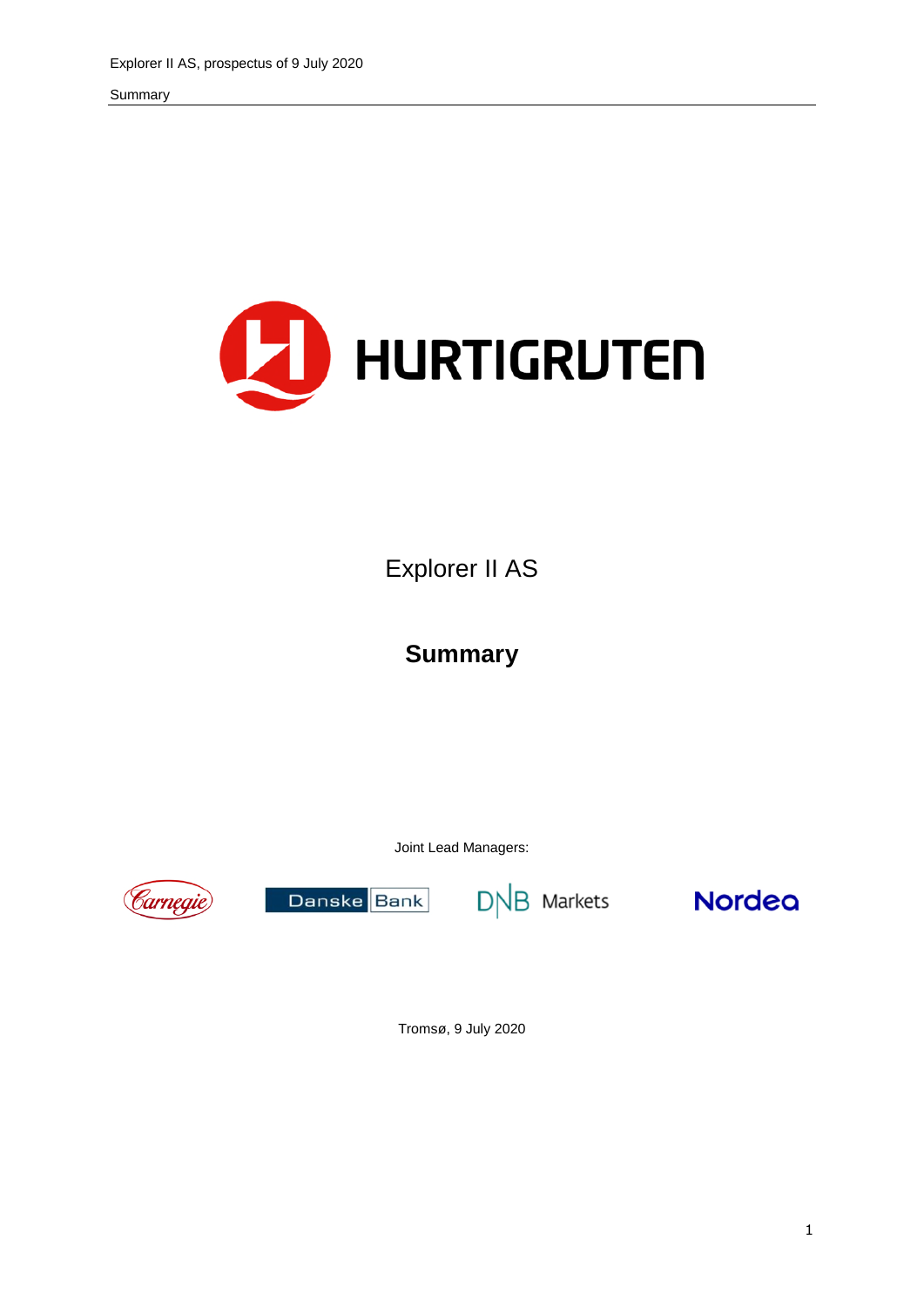## **Introduction**

The name of the securities is Explorer II AS 3.375% senior secured EUR 300,000,000 bonds 2020/2025. The ISIN code of the securities is NO0010874548.

The name of the Issuer is Explorer II AS and its registration number in 918 500 812 is the Register of Business Enterprises, Norway. The Issuer's legal entity identifier (LEI) is 98450067B64D440ED557.

The contact details of the Issuer are as follows: Explorer II AS, c/o Hurtigruten AS, P.O. Box 6144 Langnes, N-9291 Tromsø, Norway

The fulfilment of the secured obligations under the Bond Agreement is guaranteed by the following Guarantors:

- Hurtigruten Group AS AS, registered in the Register of Business Enterprises, Norway with registration number 914 148 324. LEI code is 213800EVBYLGF87O9I05.
- Hurtigruten AS, registered in the Register of Business Enterprises, Norway with registration number 914 904 633. LEI code is 254900IF4J7328MWPA75.
- Hurtigruten Cruise AS, registered in the Register of Business Enterprises, Norway with registration number 918 704 981. LEI code is 984500EN5F99E804C656.

The contact details of the Guarantors are identical to the Issuer.

Carnegie AS, Danske Bank A/S (Norwegian branch), DNB Bank ASA and Nordea Bank Abp (Norwegian branch), have been mandated by the Issuer as Joint Lead Managers for the issuance of the Loan. The Joint Lead Managers have acted as advisor to the Issuer in relation to the pricing of the Loan and has assisted the Issuer in prepairing the Prospectus. Ther Joint Lead Managers' contact details and LEI code are as follow:

Carnegie AS, Fjordalleen 16, N-0250 Oslo, Norway with LEI code 5967007LIEEXZX57BC18;

Danske Bank A/S (Norwegian branch), Søndre gate 15, N-7011 Trondheim with LEI code MAES062Z21O4RZ2U7M96;

DNB Bank ASA, Dronning Eufemias gate 30, N-0191 Oslo, Norway with LEI code 549300GKFG0RYRRQ1414;

Nordea Bank Abp (Norwegian branch), P.O. Box 1166 Sentrum, NO-0107 Oslo, Norway with LEI code 529900ODI3047E2LIV03

The Norwegian FSA is the competent authority which has approved the prospectus. The Norwegian FSA is registered in the Register of Business Enterprises, Norway with registration number 840 747 972. The contact details of the Norwegian FSA are as follows: Finanstilsynet, P.O. Box 1187 Sentrum, N-0107 Oslo, Norway.

The prospectus was approved on 9 July 2020.

Please note the following warnings:

- the summary should be read as an introduction to the prospectus;
- any decision to invest in the securities should be based on a consideration of the prospectus as a whole by the investor;
- the investor could lose all or part of the invested capital
- where a claim relating to the information contained in a prospectus is brought before a court, the plaintiff investor might, under national law, have to bear the costs of translating the prospectus before the legal proceedings are initiated;
- civil liability attaches only to those persons who have tabled the summary including any translation thereof, but only where the summary is misleading, inaccurate or inconsistent, when read together with the other parts of the prospectus, or where it does not provide, when read together with the other parts of the prospectus, key information in order to aid investors when considering whether to invest in such securities;
- you are about to purchase a product that is not simple and may be difficult to understand.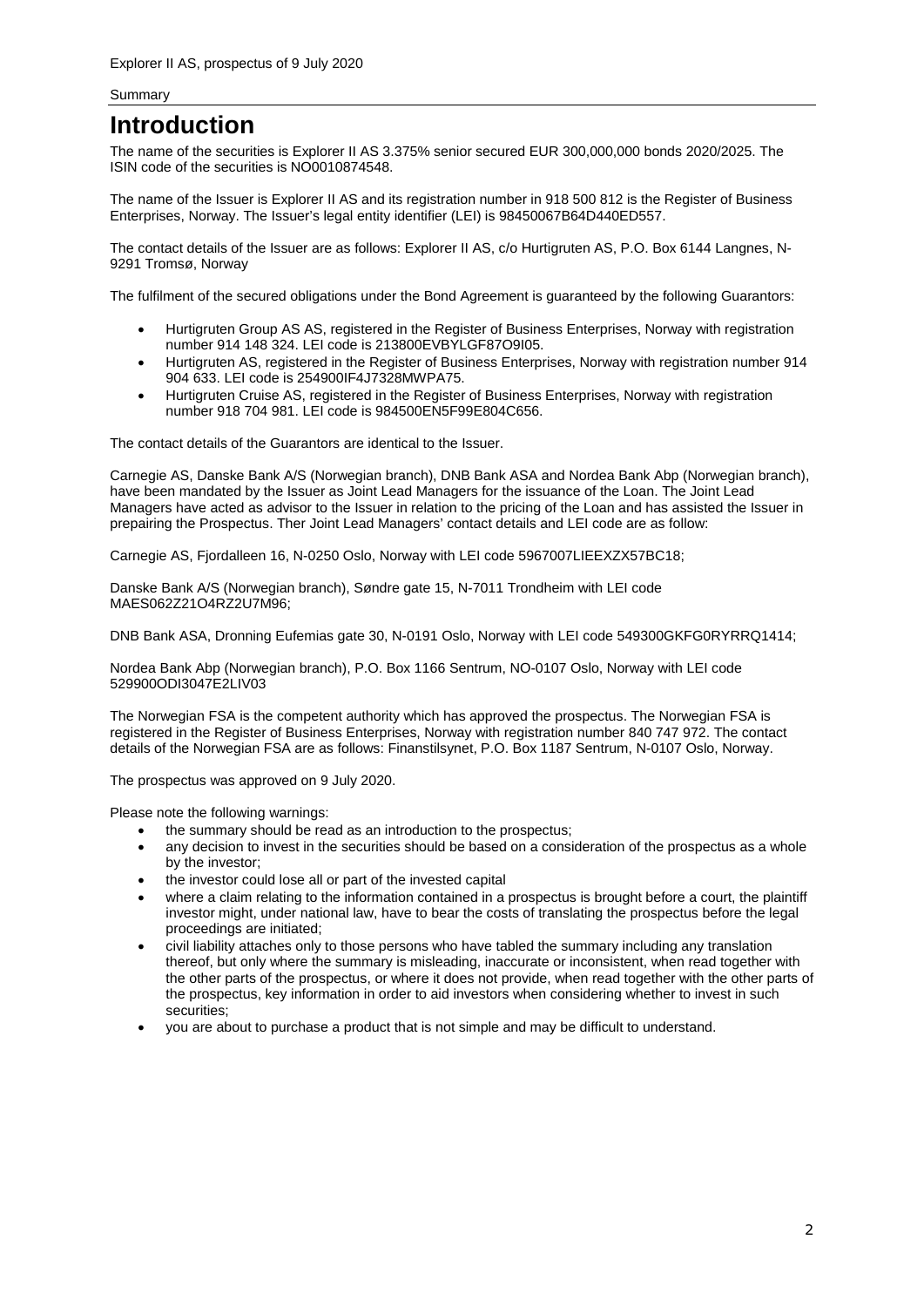# **Key information on the issuer**

## *Who is the issuer of the securities ?*

The issuer of the securities is Explorer II AS, a limited liability company incorporated and domiciled in Norway and existing under the laws of Norway with registration number 918 500 812 is the Register of Business Enterprises, Norway. The Issuer's legal entity identifier (LEI) is 98450067B64D440ED557.

Hurtigruten Group AS, through it's indirectly fully owned subsidiary Explorer II AS, is the owner of MS Roald Amundsen and MS Fridtjof Nansen, two 2019-delivered hybrid-electric powered expedition cruise vessels. The Vessels are on bareboat charters to Hurtigruten Cruise AS. Explorer II AS and Hurtigruten Cruise AS are part of the Hurtigruten Group.

Hurtigruten Group AS is the parent in the Hurtigruten Group, holding the direct ownership of Hurtigruten AS. Explorer II AS and Hurtigruten Cruise AS are wholly owned subsidiaries of Hurtigruten AS.

The Issuer and the Guarantors have the following managing directors:

| Explorer II AS: |  |
|-----------------|--|
|-----------------|--|

| ,Name <sup>!</sup>      | <b>Position</b>                | <b>Business address</b>                                             |
|-------------------------|--------------------------------|---------------------------------------------------------------------|
| Daniel Andreas Skieldam | <b>Chief Executive Officer</b> | c/o Hurtigruten AS, P.O. Box 6144 Langnes,<br>N-9291 Tromsø, Norway |

### Hurtigruten Group AS:

| <b>Name</b>                    | <b>Position</b>                 | <b>Business address</b>                                             |  |
|--------------------------------|---------------------------------|---------------------------------------------------------------------|--|
| Daniel Skjeldam                | <b>Chief Executive Officer</b>  | c/o Hurtigruten AS, P.O. Box 6144 Langnes,<br>N-9291 Tromsø, Norway |  |
| <b>Torleif Ernstsen</b>        | <b>Chief Financial Officer</b>  | c/o Hurtigruten AS, P.O. Box 6144 Langnes,<br>N-9291 Tromsø, Norway |  |
| <b>Ole-Marius Moe-Helgesen</b> | <b>Chief Digital Officer</b>    | c/o Hurtigruten AS, P.O. Box 6144 Langnes,<br>N-9291 Tromsø, Norway |  |
| Asta Lassesen                  | <b>Chief Commercial Officer</b> | c/o Hurtigruten AS, P.O. Box 6144 Langnes,<br>N-9291 Tromsø, Norway |  |
| <b>Bent Martini</b>            | <b>Chief Operating Officer</b>  | c/o Hurtigruten AS, P.O. Box 6144 Langnes,<br>N-9291 Tromsø, Norway |  |
| <b>Stine Steffensen Børke</b>  | <b>Chief Marketing Officer</b>  | c/o Hurtigruten AS, P.O. Box 6144 Langnes,<br>N-9291 Tromsø, Norway |  |

#### Hurtigruten AS:

| <b>Name</b>         | <b>Position</b>   | <b>Business address</b>                                             |
|---------------------|-------------------|---------------------------------------------------------------------|
| Asta Sofie Lassesen | Managing Director | c/o Hurtigruten AS, P.O. Box 6144 Langnes,<br>N-9291 Tromsø, Norway |

Hurtigruten Cruise AS: **Name Position Business address Position Bent Martini Managing Director c/o Hurtigruten AS, P.O. Box 6144 Langnes,** N-9291 Tromsø, Norway

The statutory auditor for the Issuer and the Guarantors is PricewaterhouseCoopers AS.

## *What is the key financial information regarding the issuer ?*

| <b>Explorer II AS</b>                                                  |                     |              |               |
|------------------------------------------------------------------------|---------------------|--------------|---------------|
| <b>Amounts</b>                                                         | Q1 2020             | 2019         | 2018          |
|                                                                        | <b>In EUR 1,000</b> | In EUR 1,000 | In EUR        |
| Operating profit                                                       | 4.241               | 4,145        | $-50,655$     |
| Net financial debt (long term debt plus<br>short term debt minus cash) | 301.564             | 376.531      | 72.349.213    |
| Net Cash flows from operating activities                               | 3.845               | 6,607        | $-2.439.407$  |
| Net Cash flows from financing activities                               | 18,007              | 303,664      | 27,067,539    |
| Net Cash flow from investing activities                                | $-19.327$           | $-307.436$   | $-24.624.687$ |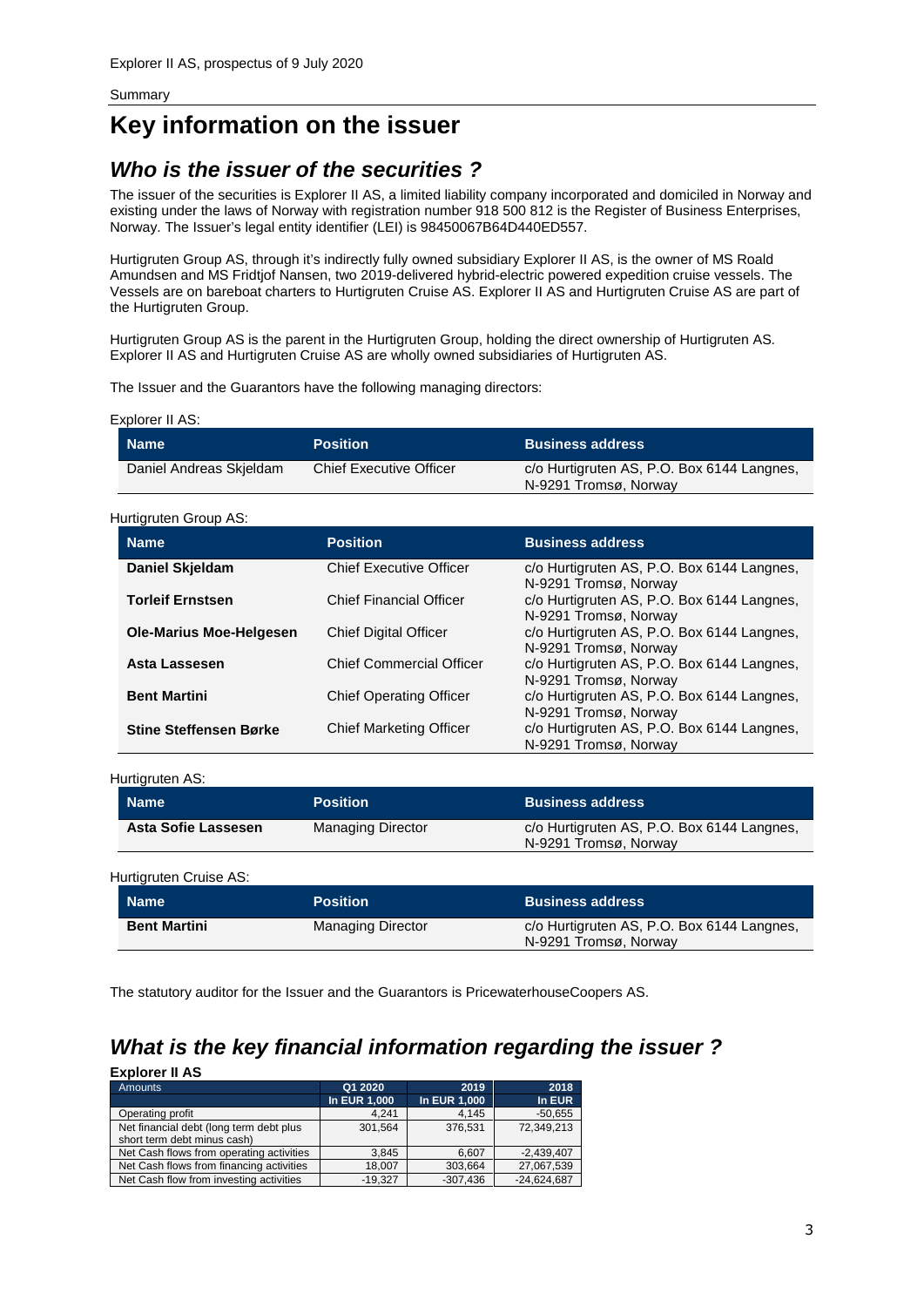### **Hurtigruten Group AS**

| <b>Amounts</b>                                                         | Q1 2020           | 2019              | 2018              |
|------------------------------------------------------------------------|-------------------|-------------------|-------------------|
|                                                                        | <b>In EUR'000</b> | <b>In NOK'000</b> | <b>In NOK'000</b> |
| Operating profit                                                       | 6.154             | 657,930           | 676,162           |
| Net financial debt (long term debt plus<br>short term debt minus cash) | 1.021.444         | 9.434.061         | 6,695,697         |
| Net Cash flows from operating activities                               | 40.156            | 1.379.488         | 968,590           |
| Net Cash flows from financing activities                               | 122.490           | 2.465.673         | 438.383           |
| Net Cash flow from investing activities                                | 72.491            | $-3.880.465$      | $-1.339.232$      |

#### **Hurtigruten AS**

| Amounts in NOK 1,000                                                   | 2019       | 2018       |
|------------------------------------------------------------------------|------------|------------|
| Operating profit                                                       | 110,655    | 528,996    |
| Net financial debt (long term debt plus<br>short term debt minus cash) | 1.841.907  | 1.863.549  |
| Net Cash flows from operating activities                               | 207,585    | 243.454    |
| Net Cash flows from financing activities                               | 406.549    | 75.726     |
| Net Cash flow from investing activities                                | $-596.038$ | $-304.643$ |

### **Hurtigruten Cruise AS**

| <b>Amounts</b>                           | 2019         | 2018           |
|------------------------------------------|--------------|----------------|
|                                          | In NOK 1,000 | In NOK         |
| Operating profit                         | 343.096      | $-141,460$     |
| Net financial debt (long term debt plus  | $-86.549$    | $-299,725,648$ |
| short term debt minus cash)              |              |                |
| Net Cash flows from operating activities | 1,120,146    | $-343,765$     |
| Net Cash flows from financing activities | $-206,202$   |                |
| Net Cash flow from investing activities  | $-680.417$   | 343.828        |

There are no qualifications in the audit reports relating to the historical financial information for the Issuer or the Guarantors.

## *What are the key risks that are specific to the issuer and the guarantors ?*

**The Covid-19 pandemic has caused a significant decline in the demand for the Parent Group's services and a corresponding liquidity need for the Parent Group –** As a consequence of the Parent Group's global presence and the nature of the Parent Group's operations as a cruise and transportation company, the Parent Group has been and will continue to be significantly affected by the outbreak of the global pandemic caused by the Covid-19 virus and the related local travelling restrictions,customers cancelling or rescheduling their bookings, as well as the Parent Group has experienced a significant decline in revenues. As a consequence, the Parent Group halted the majority of its sailings in the period from 18 March 2020 to 15 June 2020, and 14 out of 16 vessels have been in in warm lay-up in this period. 5 of these vessels have resumed operations on the Norwegian coast in the period from 16 June 2020 to 26 June 2020, however with limited capacity. It is difficult to predict how the Parent Group will be affected by the Covid-19 pandemic going forward as the Covid-19 pandemic creates great uncertainty for the Parent Group's business activities in 2020 and 2021, including uncertainty relating to how long the current travelling restrictions and reduced demand of cruise services will last, at what pace and to what level the travelling restrictions will be lifted, the Parent Group's customers will return, if at all, and the "restart" of the industry will take place, which may take longer time than expected, all of which may vary from country to country and with regional variations within each country, which in turn creates great uncertainty relating to the Parent Group's financial performance during the remainder of 2020 and 2021, and could have an adverse effect on the Parent Group's business, results of operation and financial performance.

Due to the Covid-19 outbreak, the Parent Group has introduced a flexible rebooking policy to give passengers comfort to sail with the Parent Group later in 2020 or 2021 instead of cancelling or require refund. There is a risk that the portion of passengers with current bookings that elects to cancel or require refund of its booking rather than rebooking its travel increase. Further, passenger that have chosen to rebook its travels may change their minds and require to cancel or require refund instead. Should any of these risks materialize, it could have an adverse effect on the Parent Group's business, results of operation and financial performance.

Further, there is a risk that the Covid-19 may escalate from its current levels (i.e. a potential "second wave"), which may lead to stricter restrictions on travelling and business operations, and otherwise have a more significant impact on the Parent Group's operations than as of today, which could have an adverse effect on the Parent Group's business, results of operation and financial performance.

The Covid-19 pandemic outbreak could cause material disruption to the business operation of the Parent Group's suppliers. If the Parent Group fails to find alternative supply in case of shortage of supply and/or severe delay in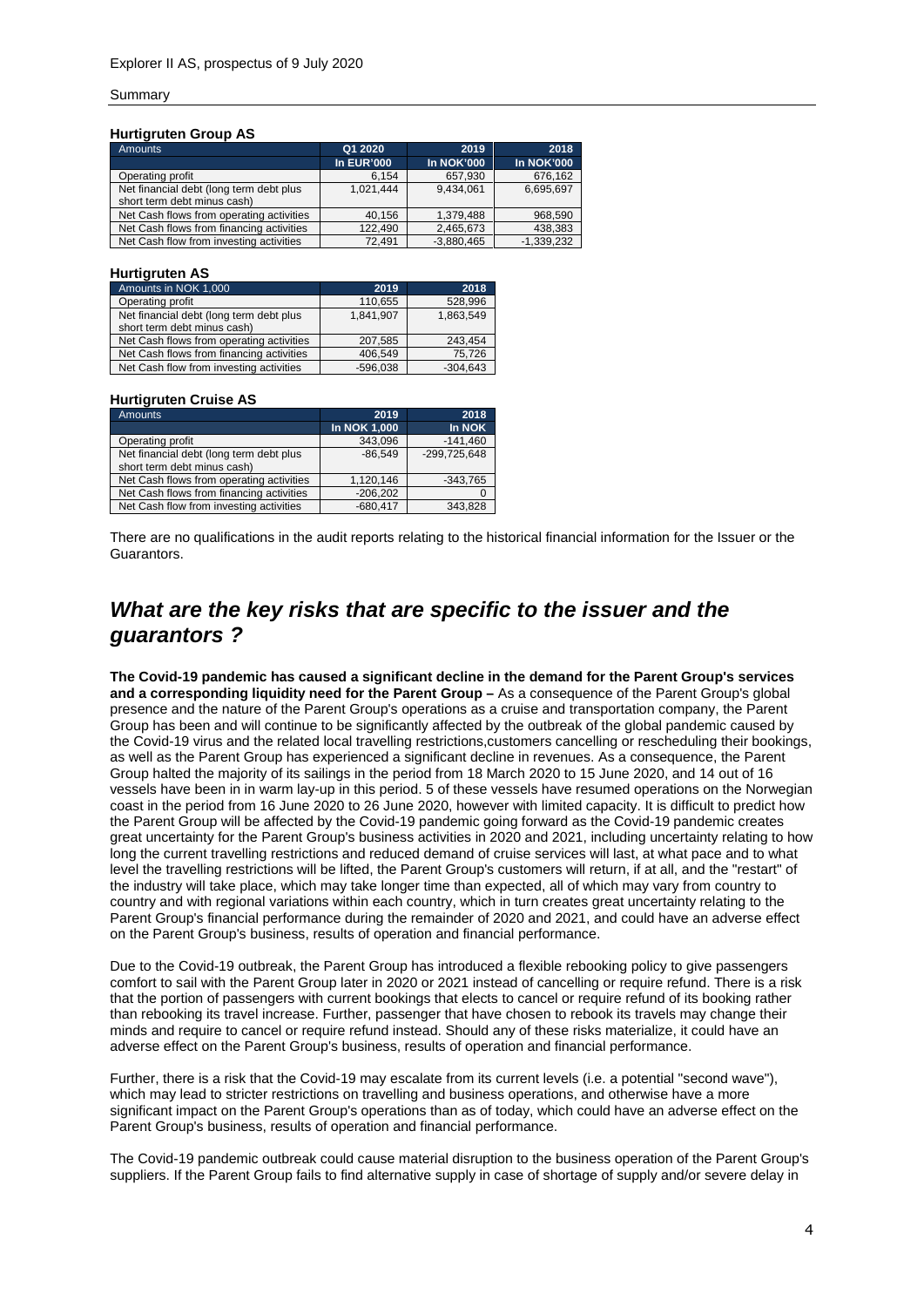delivery by its suppliers, the Parent Group's business, results of operation and financial performance could be adversely affected. The Parent Group's operations could also be disrupted if any of the Parent Group's employees are suspected of contracting or contracted an epidemic disease, since this may require quarantine of some or all of these employees, and it could be difficult to replace any quarantined personnel due to their competence.

In addition, requirements related to current and future Covid-19 restrictions, such as requirements to disinfection of the Parent Group's vessels, or adaption to such requirements, may lead to increased operational costs for the Parent Group.

**Marine operations involve inherent risk, particularly in the extreme conditions in which the Parent Group's vessels operate –** The Parent Group's marine operations involves inherently risk, particularly in the extreme conditions in which the Parent Group's vessels operate, including Arctic and Antarctic. Events such as marine disasters, adverse weather, mechanical failures, grounding, capsizing, fire, explosions and collisions may damage the vessels, the equipment and persons on-board, and the risk of such events occurring are considered higher in the extreme conditions in which the Parent Group's vessels operate than in more quieter waters.

Robbery,and civil unrest and disorder and terrorism may also interrupt and damage the Parent Group's operations. For example, due to hostile events in March 2020, the Parent Group could not disembark passengers in parts of South America. Local protests in harbor areas lead to change of harbor for dismemberment of guests at high repatriation costs for the Parent Group. Further, in 2019 the Parent Group experienced robbery of guest luggage in Santiago during luggage transport, resulting in a number of guests cancelling their voyage with costs for the Parent Group for repatriation and compensation to the affected guests.

Accidents may cause death or injury to persons, loss of property, damage to the environment and natural resources, delays, loss of revenues, liabilities or costs to recover any spilled oil or other petroleum products, liabilities or costs to restore the ecosystem affected by the spill, governmental fines, penalties or restrictions on conducting business, higher insurance rates, and damage to reputation and customer relationships generally, any of which could have a material adverse effect on the Parent Group's business, financial condition and operating results.

**Safety -** Adverse incidents affecting the health of the Parent Group's customers and crew, including spread of contagious diseases (e.g. COVID-19, SARS, Ebola etc.) and viral outbreaks, could have an adverse effect on the Parent Group's sales and profitability. Such incidents may reduce the demand for travel, harm the reputation of the Parent Group or may lead to investigations and fines from public authorities, which in turn could reduce the demand for the Group's services.

**The Parent Group is dependent on the availability of its fleet and operational problems with its vessels may reduce revenue and increase costs -** The Parent Group's vessels are complex and their operations are technically challenging and require substantial capital expenditures. The Parent Group depends on the availability of its vessels and any breakdown, extended dry-docking or loss of a vessel could have a material adverse impact on the Parent Group's business. Operational problems, or an aging fleet resulting in a decline in vessel values, may lead to loss of revenue or operating expenses may be higher than anticipated or require additional capital expenditures. Any of these results could harm the Parent Group's business, financial condition and operating results.

**Vessel repairs and maintenance may increase costs -** The Parent Group's inability to carry out vessel repairs, maintenance and refurbishments on terms and within timeframes that are favorable or consistent with the Parent Group's expectations could result in revenue losses and unforeseen costs. Further, as the Parent Group's fleet ages, the repair and maintenance expenses are likely to increase as a result of additional repair and maintenance work required to be performed, and further, the aging of the Parent Group's fleet may result in increased operating costs in the future, which could adversely affect the Parent Group's results of operations.

**The Parent Group may be exposed to fluctuations in currency exchange rates -** The Parent Group may be exposed to currency and exchange rate fluctuations between EUR and GBP, EUR and NOK and EUR and USD, which may affect the Parent Group's results of operations. The volatility has increased in recent weeks due to in part the expected impact of Covid-19 pandemic on the global economy and in part the fluctuation in NOK as a consequence of, inter alia, the decline of oil prices.

**Limitations in port availability could affect the Parent Group's business** - Attractive port destinations are material for a customer's decision to go on a particular cruise or on a cruise vacation. The availability of ports is affected by a number of factors, including, but not limited to, access to landing sites in remote areas like the Arctic and Antarctic, existing capacity constraints, security concerns, adverse weather conditions and natural disasters, financial limitations on port development, local governmental regulations and local community concerns about port development and other adverse impacts on their communities from additional tourists. Due to the Covid-19 pandemic the Group may experience limited port availability due to national or local restrictions to reduce the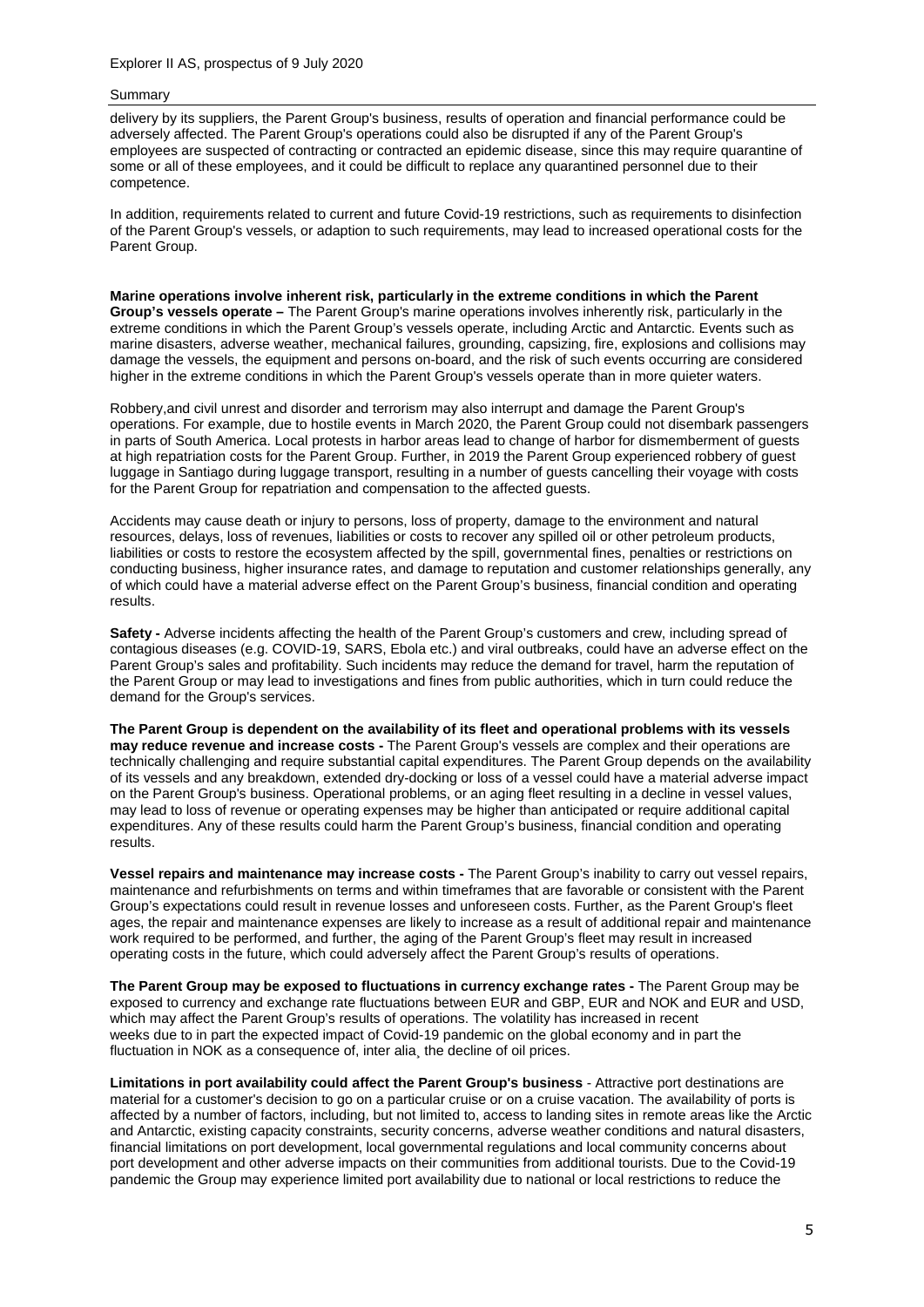effects of the pandemic. Any limitations on the availability of our ports of call could adversely affect the Parent Group's business.

**Airline services -** The Parent Group relies on scheduled commercial airline services for customer connections, and increases in the price of, or major changes or reductions in, commercial airline services (such as due to the Covid-19 pandemic) could adversely affect demand for the Parent Group's products and have an adverse effect on its profitability.

**The Parent Group is dependent on its reputation -** The Parent Group's success depends upon its reputation and the continued strength of the Parent Group's brand and its ability to distinguish itself from its competitors. There is no guarantee that the Parent Group will be able to maintain its reputation in the future and a loss of reputation may lead to decreased demand for its services. If the Parent Group's services are delayed or cancelled, it may need to re-route customers to other ports of call, or reschedule or cancel their bookings, which may adversely affect the Parent Group's reputation and customer loyalty. Further, the Parent Group may be subject to allegations of improper payments made to authorities at state-controlled enterprises in the jurisdiction where it operates. In spite of the Parent Group's policy of observance of the highest ethical standards, any such allegation, were it to be substantiated, may give rise to penalties, fines or contract disputes, any of which could materially and adversely affect the Parent Group's business, financial condition and results of operations. There have been no confirmed or suspected cases of Covid-19 on any of the Group's vessels, however, and despite having implemented strict measures to reduce risk for Covid-19 outbreaks, the Group may experience Covid-19 outbreaks on its vessels, which may harm the Group's reputation, and reduce the demand of the Group's services. Any such allegation, whether or not substantiated, could harm the Parent Group's reputation.

**Regulatory and political risks -** The Parent Group is subject to complex laws and regulations in various jurisdictions due to its international operations, including environmental, health and safety laws and regulations, currently in particular regulations implemented as a consequence of the Covid-19 pandemic, which could adversely affect its operations. Any changes in the current laws and regulations could lead to increased costs or decreased revenue. Further, the costs of compliance associated with environmental and safety regulations and changes thereto could require significant expenditures, and failure to comply with such regulations could result in the imposition of material fines and penalties or temporary or permanent suspension of operations. An incident involving environmental contamination could also harm the Parent Group's reputation and business.

**The Parent Group must obtain compliance certificates -** The Parent Group's operations depend on its ability to renew its annual ISM compliance certificates for its vessels and compliance with the annual audit by the Norwegian Maritime Authority.

**Leverage -** The Parent Group has substantial debt which requires payment of interest and instalments. As of 31 March 2020 the Parent Group had outstanding interest-bearing debt of EUR 1,150,676,552. The indebtedness requires the Parent Group to dedicate a substantial portion of its cash flows to service debt. There is no guarantee that the future earnings of the Parent Group will be sufficient to cover operating costs and debt service and failure to do so will adversely affect the Parent Group's business.

**Restrictive covenants -** The Parent Group is subject to restrictive debt covenants that limits its ability to finance its future operations and capital needs and to pursue business opportunities and activities. Pursuant to the Parent Group's financing agreements, the Parent Group can only incur new debt provided that it (1) meets a Fixed Charge Coverage Ratio (the ratio of Consolidated EBITDA to Consolidated Financial Interest Expense as defined in Term Loan B and RCF documentation) or (2) fits into a specified exception to the ratio test. Non-Guarantor Restricted Subsidiaries are not permitted to incur indebtedness exceeding EUR 50.0 million.

On 8 June 2020 Revolving Facility investors gave consent on amendments in the Senior Term and Revolving Facilities Agreement originally (dated 9 February 2018). Please see publicly available link for further information: https://global.hurtigruten.com/globalassets/global/about-hrg/investor-relations/2020/hurtigruten-announcement-rercf-consent-request\_.pdf

## **Key information on the securities**

### *What are the main features of the securities ?*

The Loan is a secured bond issue with fixed interest rate. Settlement Date is 24 February 2020 and Maturity Date is 24 February 2025. The ISIN code of the Loan is NO0010874548. The borrowing amount is EUR 300,000,000. The borrowing amount can not be increased. The Denomination of each Bond is EUR 1.00. The Coupon Rate is 3.375 % p.a. with interest payment dates each 24 August and 24 February.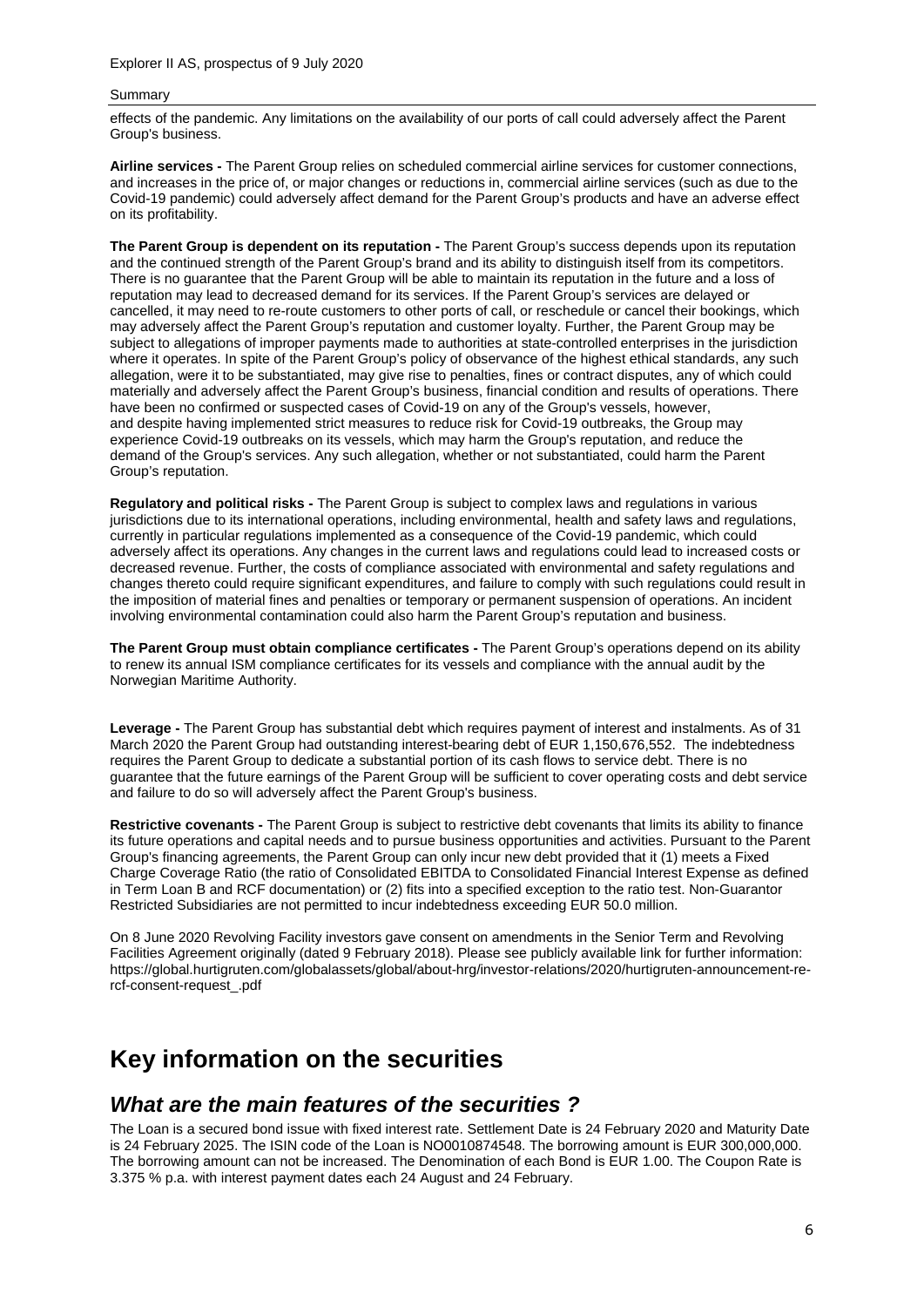Both the Issuer and the Bondholders have the right to early terminate the bonds upon certain conditions. The fulfilment of the secured obligations under the Bond Agreement is secured by a guarantee issued by companies within the group.

The Bonds will constitute senior debt obligations of the Issuer. The Bonds will rank pari passu between themselves and will rank at least pari passu with all other obligations of the Issuer (save for such claims which are preferred by bankruptcy, insolvency, liquidation or other similar laws of general application).

As security for the due and punctual fulfilment of the secured obligations, the Issuer has procured that the transaction security is granted in favour of the security agent with first priority.

Certain purchase or selling restrictions may apply to Bondholders under applicable local laws and regulations from time to time.

### *Where will the securities be traded ?*

Admission to trading on the regulated market of Oslo Børs will take place as soon as possible after the Prospectus has been approved by the Norwegian FSA. The Bonds are not and will not be listed on any other market place.

### *Is there a guarantee attached to the securities ?*

The fulfilment of the secured obligations under the Bond Agreement is secured by a joint and several unconditional Norwegian law guarantee and indemnity (Norwegian: "selvskyldnerkausjon") issued by each of the guarantors in respect of the secured obligations up to a maximum of the issue amount under the bonds (including unpaid interest, fees and costs), which shall constitute senior obligations of the guarantors:

Hurtigruten Group AS (registration number 914 148 324, LEI code 213800EVBYLGF87O9I05) Hurtigruten AS (registration number 914 904 633, LEI code 254900IF4J7328MWPA75) Hurtigruten Cruise AS (registration number 918 704 981, LEI code 984500EN5F99E804C656)

## *What are the key risks that are specific to the securities ?*

### **Significant cash requirement to meet debt obligations and sustain operations**

The Company's ability to make principal or interest payments when due in respect of its financial indebtedness, including the Bonds, will depend on its future performance and its ability to generate cash which, to a certain extent, is subject to general economic, financial, competitive, legislative, legal, regulatory and other factors, many of which are beyond the Company's control. In addition to debt service, the Company will also need significant amounts of cash to fund its business and operations.

**Value of the security package -** If the Company defaults under the Bond Issue, the bondholders will be secured only to the extent of the value of their collateral and the underlying security assets. All security will be established on a first priority basis, subject to applicable law. The Bonds will be secured on a *pari passu* basis with all other claims of the Company other than obligations which are mandatorily preferred by law. As a consequence, and although the Bonds are secured obligations of the Company, there can be no assurance that the value of the security will be sufficient to cover all the outstanding amounts under the Bond Issue together with accrued interest and expenses in case of a default and/or if the Company enters into liquidation.

# **Key information on the admission to trading on a regulated market**

### *Under which conditions and timetable can I invest in this security ?*

The Loan was initially offered to professional, non-professional and eligible investors prior to the Issue Date 24 February 2020. The Loan is freely negotiable, however certain purchase or selling restrictions may apply to Bondholders under applicable local laws and regulations from time to time. There is no market-making agreement entered into in connection with the Bond Issue.